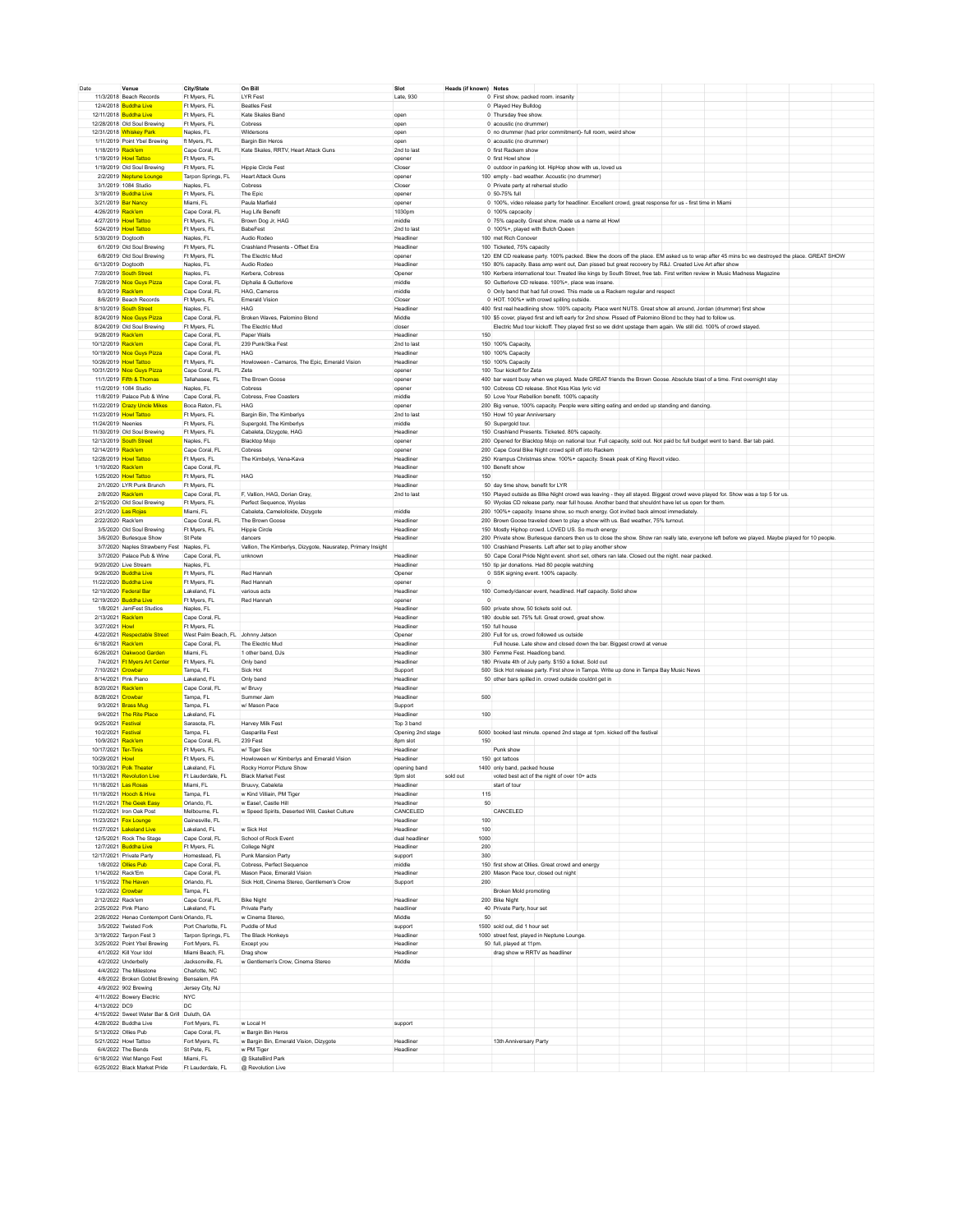| Date                | Venue                                    | City/State                       | On Bill                                    | Slot      | Heads (if known) Notes |                                                  |
|---------------------|------------------------------------------|----------------------------------|--------------------------------------------|-----------|------------------------|--------------------------------------------------|
|                     | 1/8/2022 Ollies Pub                      | Cape Coral, FL                   | Cobress, Perfect Sequence                  | middle    |                        | 150 first show at Ollies. Great crowd and energy |
| 1/14/2022 Rack'Em   |                                          | Cape Coral, FL                   | Mason Pace, Emerald Vision                 | Headliner |                        | 200 Mason Pace tour, closed out night            |
|                     | 1/15/2022 The Haven                      | Orlando, FL                      | Sick Hott, Cinema Stereo, Gentlemen's Crow | Support   | 200                    |                                                  |
| 1/22/2022 Crowbar   |                                          | Tampa, FL                        |                                            |           |                        | Broken Mold promoting                            |
|                     | 1/27/2022 Nice Guys                      | Cape Coral, FL                   |                                            |           |                        |                                                  |
| 1/28/2022 The Straz |                                          | Tampa, FL                        | Only band                                  | Headliner |                        | Outdoor festival                                 |
|                     | 1/29/2022 Red Star Live                  | Tampa, FL                        | The Outlanders, St Johns Wake              | headliner |                        |                                                  |
| 2/12/2022 Rack'em   |                                          | Cape Coral, FL                   |                                            | Headliner |                        | <b>Bike Night</b>                                |
|                     | 2/25/2022 Pink Plano                     | Lakeland, FL                     | Private Party                              | headliner |                        | 40 Private Party, hour set                       |
|                     | 2/26/2022 Henao Contemport (Orlando, FL  |                                  | w Cinema Stereo,                           | Middle    | 50                     |                                                  |
|                     | 3/5/2022 Twisted Fork                    | Port Charlotte, FL Puddle of Mud |                                            | support   |                        | 1500 sold out, did 1 hour set                    |
|                     | 3/19/2022 Tarpon Fest 3                  |                                  | Tarpon Springs, FL The Black Honkeys       | Headliner |                        | 1000 street fest, played in Neptune Lounge.      |
|                     | 3/25/2022 Point Ybel Brewing             | Fort Myers, FL                   | Except you                                 | Headliner |                        | 50 full, played at 11pm.                         |
|                     | 4/1/2022 Kill Your Idol                  | Miami Beach, FL                  | Drag show                                  | Headliner |                        | drag show w RRTV as headliner                    |
|                     | 4/2/2022 Underbelly                      | Jacksonville, FL                 | w Gentlemen's Crow, Cinema Stereo          | Middle    |                        |                                                  |
|                     | 4/4/2022 The Milestone                   | Charlotte, NC                    |                                            |           |                        |                                                  |
|                     | 4/8/2022 Broken Goblet Brew Bensalem, PA |                                  |                                            |           |                        |                                                  |
|                     | 4/9/2022 902 Brewing                     | Jersey City, NJ                  |                                            |           |                        |                                                  |
|                     | 4/11/2022 Bowery Electric                | <b>NYC</b>                       |                                            |           |                        |                                                  |
| 4/13/2022 DC9       |                                          | DC.                              |                                            |           |                        |                                                  |
|                     | 4/15/2022 Sweet Water Bar & (Duluth, GA  |                                  |                                            |           |                        |                                                  |
|                     | 4/28/2022 Buddha Live                    | Fort Myers, FL                   | w Local H                                  | support   |                        |                                                  |
|                     | 5/13/2022 Ollies Pub                     | Cape Coral, FL                   | w Bargin Bin Heros                         |           |                        |                                                  |
|                     | 5/21/2022 Howl Tattoo                    | Fort Myers, FL                   | w Bargin Bin, Emerald Vision, Dizygote     | Headliner |                        | 13th Anniversary Party                           |
|                     | 6/4/2022 The Bends                       | St Pete, FL                      | w PM Tiger                                 | Headliner |                        |                                                  |
|                     | 6/18/2022 Wet Mango Fest                 | Miami, FL                        | @ SkateBird Park                           |           |                        |                                                  |
|                     | 6/25/2022 Black Market Pride             | Ft Lauderdale, FL                | @ Revolution Live                          |           |                        |                                                  |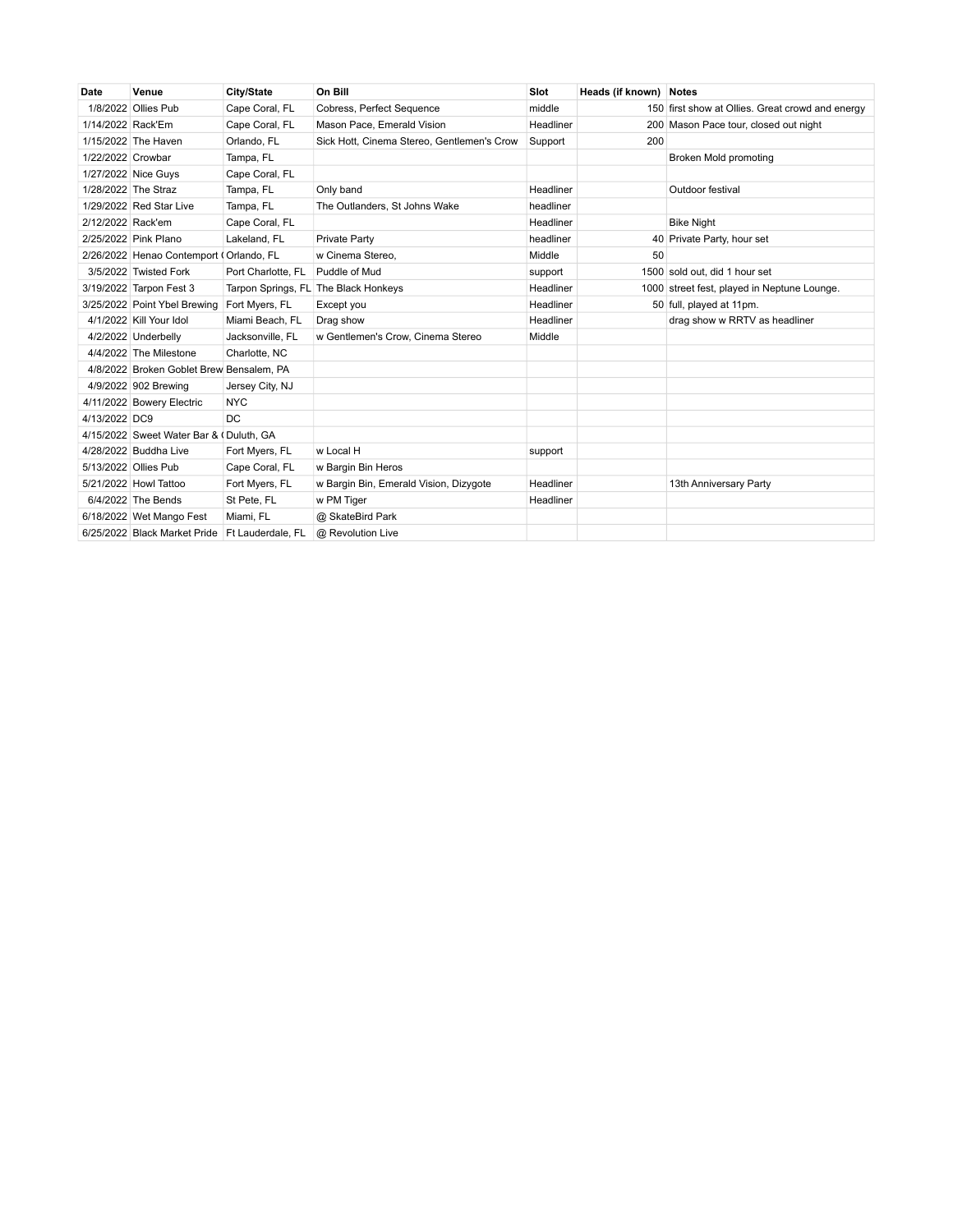| Date                 | Venue                        | City/State          | On Bill                                        | Slot              | Heads (if known) Notes |                                                                                        |
|----------------------|------------------------------|---------------------|------------------------------------------------|-------------------|------------------------|----------------------------------------------------------------------------------------|
|                      | 1/8/2021 JamFest Studios     | Naples, FL          |                                                | Headliner         |                        | 500 private show, 50 tickets sold out.                                                 |
| 2/13/2021 Rack'em    |                              | Cape Coral, FL      |                                                | Headliner         |                        | 180 double set. 75% full. Great crowd, great show.                                     |
| 3/27/2021 Howl       |                              | Ft Myers, FL        |                                                | Headliner         |                        | 150 full house                                                                         |
| 4/22/2021            | Respectable Street           | West Palm Beach, FL | Johnny Jetson                                  | Opener            |                        | 200 Full for us, crowd followed us outside                                             |
| 6/18/2021 Rack'em    |                              | Cape Coral, FL      | The Electric Mud                               | Headliner         |                        | Full house. Late show and closed down the bar. Biggest crowd at venue                  |
|                      | 6/26/2021 Oakwood Garden     | Miami, FL           | 1 other band, DJs                              | Headliner         |                        | 300 Femme Fest. Headlong band.                                                         |
|                      | 7/4/2021 Ft Myers Art Center | Ft Myers, FL        | Only band                                      | Headliner         |                        | 180 Private 4th of July party. \$150 a ticket. Sold out                                |
| 7/10/2021 Crowbar    |                              | Tampa, FL           | Sick Hot                                       | Support           |                        | 500 Sick Hot release party. First show in Tampa. Write up done in Tampa Bay Music News |
|                      | 8/14/2021 Pink Piano         | Lakeland, FL        | Only band                                      | Headliner         |                        | 50 other bars spilled in. crowd outside couldnt get in                                 |
| 8/20/2021 Rack'em    |                              | Cape Coral, FL      | w/ Bruvy                                       | Headliner         |                        |                                                                                        |
| 8/28/2021 Crowbar    |                              | Tampa, FL           | Summer Jam                                     | Headliner         | 500                    |                                                                                        |
|                      | 9/3/2021 Brass Mug           | Tampa, FL           | w/ Mason Pace                                  | Support           |                        |                                                                                        |
|                      | 9/4/2021 The Rite Place      | Lakeland, FL        |                                                | Headliner         | 100                    |                                                                                        |
| 9/25/2021 Festival   |                              | Sarasota, FL        | Harvey Milk Fest                               | Top 3 band        |                        |                                                                                        |
| 10/2/2021 Festival   |                              | Tampa, FL           | Gasparilla Fest                                | Opening 2nd stage |                        | 5000 booked last minute. opened 2nd stage at 1pm. kicked off the festival              |
| 10/9/2021 Rack'em    |                              | Cape Coral, FL      | 239 Fest                                       | 8pm slot          | 150                    |                                                                                        |
| 10/17/2021 Ter-Tinis |                              | Ft Myers, FL        | w/ Tiger Sex                                   | Headliner         |                        | Punk show                                                                              |
| 10/29/2021 Howl      |                              | Ft Myers, FL        | Howloween w/ Kimberlys and Emerald Vision      | Headliner         |                        | 150 got tattoos                                                                        |
|                      | 10/30/2021 Polk Theater      | Lakeland, FL        | Rocky Horror Picture Show                      | opening band      |                        | 1400 only band, packed house                                                           |
|                      | 11/13/2021 Revolution Live   | Ft Lauderdale, FL   | <b>Black Market Fest</b>                       | 9pm slot          | sold out               | voted best act of the night of over 10+ acts                                           |
| 11/18/2021 Las Rosas |                              | Miami, FL           | Bruuvy, Cabaleta                               | Headliner         |                        | start of tour                                                                          |
|                      | 11/19/2021 Hooch & Hive      | Tampa, FL           | w Kind Villiain, PM Tiger                      | Headliner         | 115                    |                                                                                        |
|                      | 11/21/2021 The Geek Easy     | Orlando, FL         | w Ease!. Castle Hill                           | Headliner         | 50                     |                                                                                        |
|                      | 11/22/2021 Iron Oak Post     | Melbourne, FL       | w Speed Spirits, Deserted Will, Casket Culture | CANCELED          |                        | CANCELED                                                                               |
|                      | 11/23/2021 Fox Lounge        | Gainesville, FL     |                                                | Headliner         | 100                    |                                                                                        |
|                      | 11/27/2021 Lakeland Live     | Lakeland, FL        | w Sick Hot                                     | Headliner         | 100                    |                                                                                        |
|                      | 12/5/2021 Rock The Stage     | Cape Coral, FL      | School of Rock Event                           | dual headliner    | 1000                   |                                                                                        |
|                      | 12/7/2021 Buddha Live        | Ft Myers, FL        | <b>College Night</b>                           | Headliner         | 200                    |                                                                                        |
|                      | 12/17/2021 Private Party     | Homestead, FL       | Punk Mansion Party                             | support           | 300                    |                                                                                        |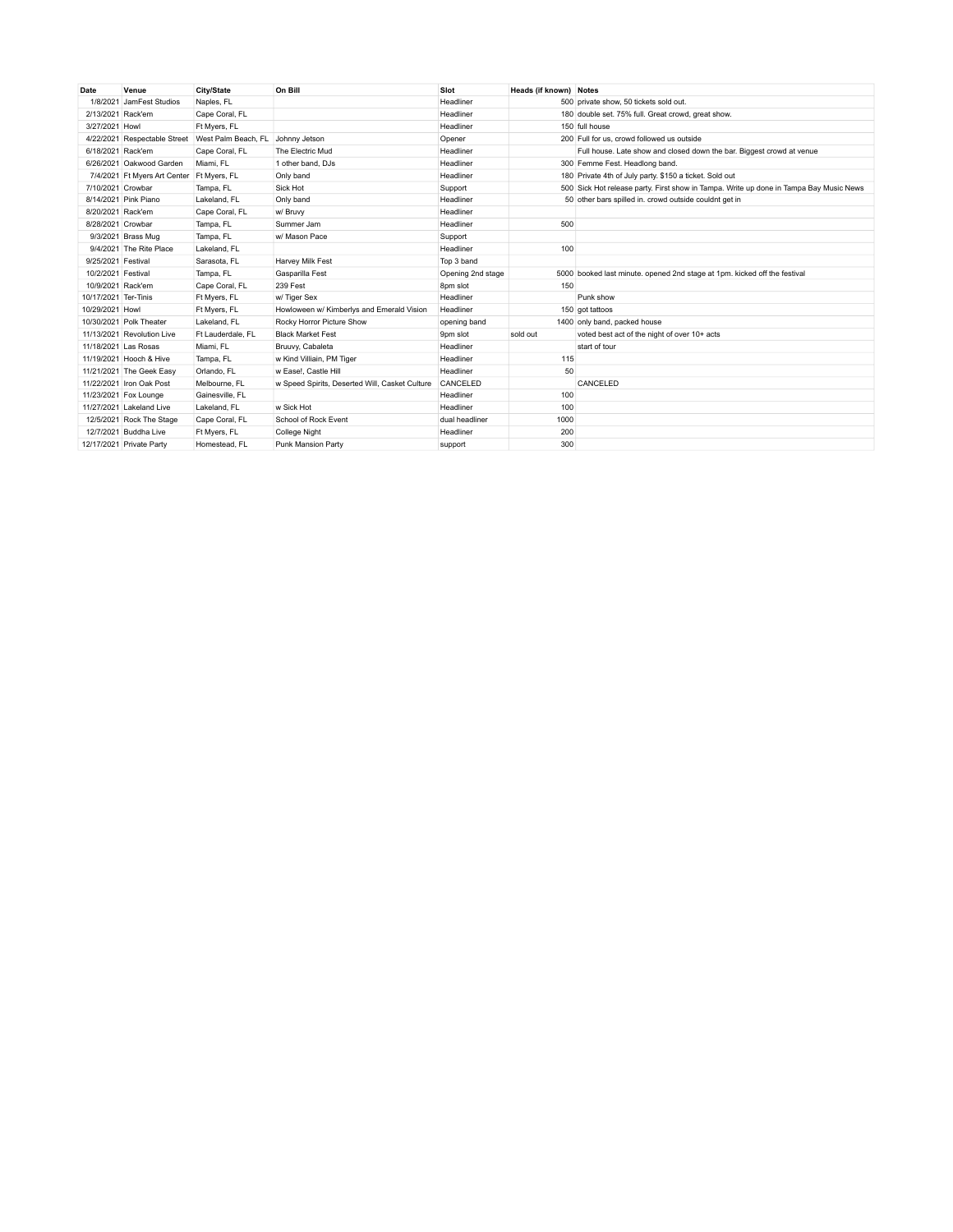| Date              | Venue                           | City/State             | On Bill                                                      | Slot        | Heads (if known) Notes |                                                                                                                                                  |
|-------------------|---------------------------------|------------------------|--------------------------------------------------------------|-------------|------------------------|--------------------------------------------------------------------------------------------------------------------------------------------------|
| 1/10/2020 Rack'em |                                 | Cape Coral, FL         |                                                              | Headliner   |                        | 100 Benefit show                                                                                                                                 |
|                   | 1/25/2020 Howl Tattoo           | Ft Myers, FL           | <b>HAG</b>                                                   | Headliner   | 150                    |                                                                                                                                                  |
|                   | 2/1/2020 LYR Punk Brunch        | Ft Myers, FL           |                                                              | Headliner   |                        | 50 day time show, benefit for LYR                                                                                                                |
| 2/8/2020 Rack'em  |                                 |                        | Cape Coral, FL F, Vallion, HAG, Dorian Gray,                 | 2nd to last |                        | 150 Played outside as Blke Night crowd was leaving - they all stayed. Biggest crowd weve played for. Show was a top 5 for us.                    |
|                   | 2/15/2020 Old Soul Brewing      | Ft Mvers, FL           | Perfect Sequence, Wyolas                                     |             |                        | 50 Wyolas CD release party, near full house. Another band that shouldnt have let us open for them.                                               |
|                   | 2/21/2020 Las Rojas             | Miami, FL              | Cabaleta, Camelolloide, Dizygote                             | middle      |                        | 200 100%+ capacity. Insane show, so much energy. Got invited back almost immediately.                                                            |
| 2/22/2020 Rack'em |                                 |                        | Cape Coral, FL The Brown Goose                               | Headliner   |                        | 200 Brown Goose traveled down to play a show with us. Bad weather, 75% turnout.                                                                  |
|                   | 3/5/2020 Old Soul Brewing       | Ft Myers, FL           | Hippie Circle                                                | Headliner   |                        | 150 Mostly Hiphop crowd, LOVED US, So much energy                                                                                                |
|                   | 3/6/2020 Burlesque Show         | St Pete                | dancers                                                      | Headliner   |                        | 200 Private show. Burlesque dancers then us to close the show. Show ran really late, everyone left before we played. Maybe played for 10 people. |
|                   | 3/7/2020 Naples Strawberry Fest | Naples, FL             | Vallion, The Kimberlys, Dizygote, Nausratep, Primary Insight |             |                        | 100 Crashland Presents. Left after set to play another show                                                                                      |
|                   | 3/7/2020 Palace Pub & Wine      | Cape Coral, FL unknown |                                                              | Headliner   |                        | 50 Cape Coral Pride Night event. short set, others ran late. Closed out the night. near packed.                                                  |
|                   | 9/20/2020 Live Stream           | Naples, FL             |                                                              | Headliner   |                        | 150 tip jar donations. Had 80 people watching                                                                                                    |
|                   | 9/26/2020 Buddha Live           | Ft Myers, FL           | Red Hannah                                                   | Opener      |                        | 0 SSK signing event. 100% capacity.                                                                                                              |
|                   | 11/22/2020 Buddha Live          | Ft Myers, FL           | Red Hannah                                                   | opener      |                        |                                                                                                                                                  |
|                   | 12/10/2020 Federal Bar          | Lakeland, FL           | various acts                                                 | Headliner   |                        | 100 Comedy/dancer event, headlined. Half capacity. Solid show                                                                                    |
|                   | 12/19/2020 Buddha Live          | Ft Mvers, FL           | Red Hannah                                                   | opener      |                        |                                                                                                                                                  |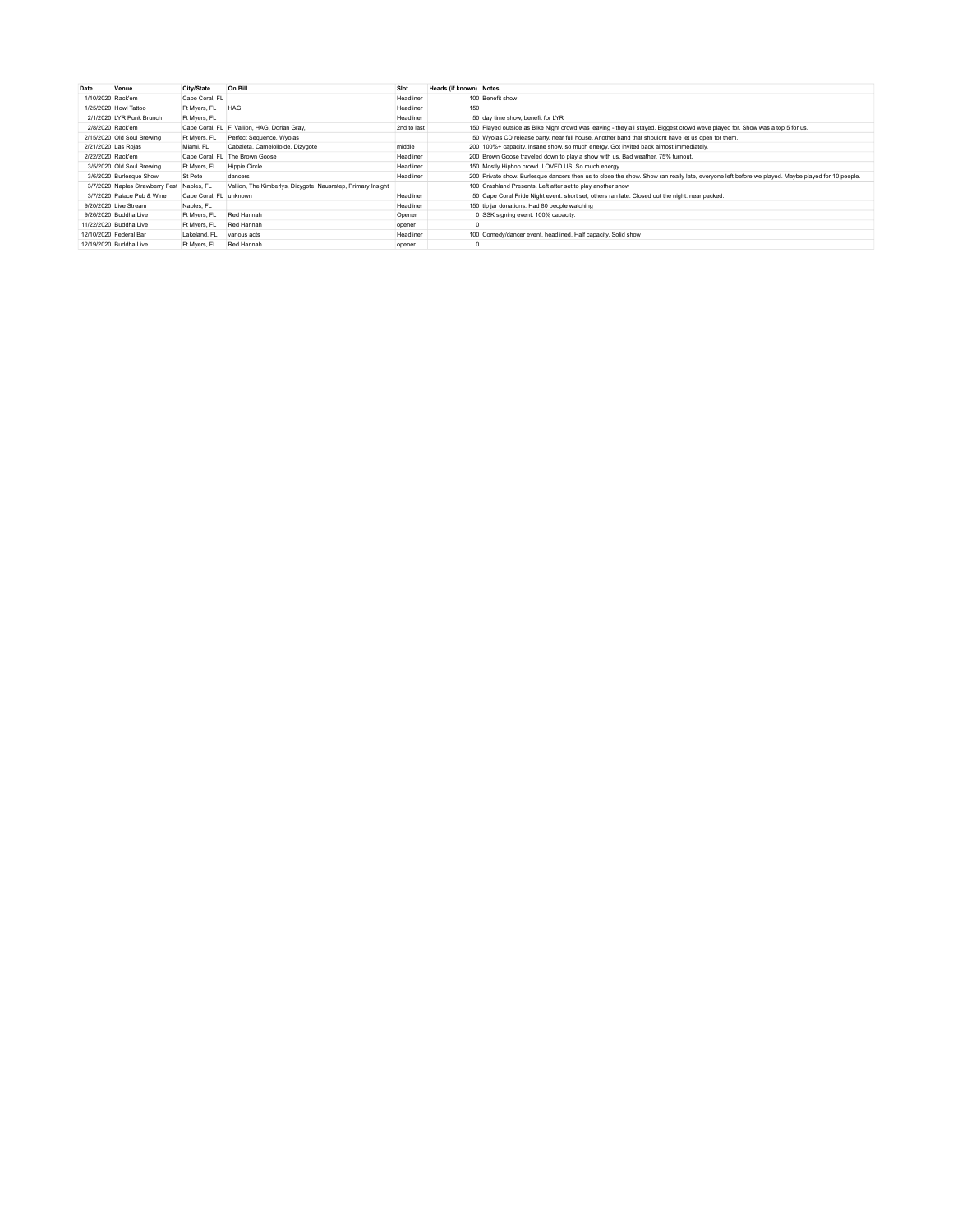| Date                   | Venue                        | City/State                           | On Bill                                       | Slot        | Heads (if known) Notes |                                                                                                                                              |
|------------------------|------------------------------|--------------------------------------|-----------------------------------------------|-------------|------------------------|----------------------------------------------------------------------------------------------------------------------------------------------|
|                        | 1/11/2019 Point Ybel Brewing | ft Myers, FL                         | Bargin Bin Heros                              | open        |                        | 0 acoustic (no drummer)                                                                                                                      |
| 1/18/2019 Rack'em      |                              | Cape Coral, FL                       | Kate Skales, RRTV, Heart Attack Guns          | 2nd to last |                        | 0 first Rackem show                                                                                                                          |
|                        | 1/19/2019 Howl Tattoo        | Ft Myers, FL                         |                                               | opener      |                        | 0 first Howl show                                                                                                                            |
|                        | 1/19/2019 Old Soul Brewing   | Ft Myers, FL                         | Hippie Circle Fest                            | Closer      |                        | 0 outdoor in parking lot. HipHop show with us, loved us                                                                                      |
|                        | 2/2/2019 Neptune Lounge      | Tarpon Springs, FL Heart Attack Guns |                                               | opener      |                        | 100 empty - bad weather. Acoustic (no drummer)                                                                                               |
|                        | 3/1/2019 1084 Studio         | Naples, FL                           | Cobress                                       | Closer      |                        | 0 Private party at rehersal studio                                                                                                           |
|                        | 3/19/2019 Buddha Live        | Ft Myers, FL                         | The Epic                                      | opener      |                        | 0 50-75% full                                                                                                                                |
| 3/21/2019 Bar Nancy    |                              | Miami, FL                            | Paula Marfield                                | opener      |                        | 0 100%, video release party for headliner. Excellent crowd, great response for us - first time in Miami                                      |
| 4/26/2019 Rack'em      |                              | Cape Coral, FL                       | Hug Life Benefit                              | 1030pm      |                        | 0 100% capcacity                                                                                                                             |
|                        | 4/27/2019 Howl Tattoo        | Ft Myers, FL                         | Brown Dog Jr, HAG                             | middle      |                        | 0 75% capacity. Great show, made us a name at Howl                                                                                           |
|                        | 5/24/2019 Howl Tattoo        | Ft Myers, FL                         | BabeFest                                      | 2nd to last |                        | 0 100%+, played with Butch Queen                                                                                                             |
| 5/30/2019 Dogtooth     |                              | Naples, FL                           | Audio Rodeo                                   | Headliner   |                        | 100 met Rich Conover                                                                                                                         |
|                        | 6/1/2019 Old Soul Brewing    | Ft Myers, FL                         | Crashland Presents - Offset Era               | Headliner   |                        | 100 Ticketed, 75% capacity                                                                                                                   |
|                        | 6/8/2019 Old Soul Brewing    | Ft Myers, FL                         | The Electric Mud                              | opener      |                        | 120 EM CD realease party. 100% packed. Blew the doors off the place. EM asked us to wrap after 45 mins bc we destroyed the place. GREAT SHOW |
| 6/13/2019 Dogtooth     |                              | Naples, FL                           | Audio Rodeo                                   | Headliner   |                        | 150 80% capacity. Bass amp went out, Dan pissed but great recovery by R&J. Created Live Art after show                                       |
|                        | 7/20/2019 South Street       | Naples, FL                           | Kerbera, Cobress                              | Opener      |                        | 100 Kerbera international tour. Treated like kings by South Street, free tab. First written review in Music Madness Magazine                 |
|                        | 7/28/2019 Nice Guys Pizza    | Cape Coral, FL                       | Diphalia & Gutterlove                         | middle      |                        | 50 Gutterlove CD release. 100%+, place was insane.                                                                                           |
| 8/3/2019 Rack'em       |                              | Cape Coral, FL                       | HAG. Cameros                                  | middle      |                        | 0 Only band that had full crowd. This made us a Rackem regular and respect                                                                   |
|                        | 8/6/2019 Beach Records       | Ft Myers, FL                         | <b>Emerald Vision</b>                         | Closer      |                        | 0 HOT, 100%+ with crowd spilling outside.                                                                                                    |
|                        | 8/10/2019 South Street       | Naples, FL                           | <b>HAG</b>                                    | Headliner   |                        | 400 first real headlining show. 100% capacity. Place went NUTS. Great show all around, Jordan (drummer) first show                           |
|                        | 8/24/2019 Nice Guys Pizza    | Cape Coral, FL                       | Broken Waves, Palomino Blond                  | Middle      |                        | 100 \$5 cover, played first and left early for 2nd show. Pissed off Palomino Blond bc they had to follow us.                                 |
|                        | 8/24/2019 Old Soul Brewing   | Ft Myers, FL                         | The Electric Mud                              | closer      |                        | Electric Mud tour kickoff. They played first so we didnt upstage them again. We still did. 100% of crowd stayed.                             |
| 9/28/2019 Rack'em      |                              | Cape Coral, FL                       | Paper Walls                                   | Headliner   | 150                    |                                                                                                                                              |
| 10/12/2019 Rack'em     |                              | Cape Coral, FL                       | 239 Punk/Ska Fest                             | 2nd to last |                        | 0 100% Capacity,                                                                                                                             |
|                        | 10/19/2019 Nice Guys Pizza   | Cape Coral, FL                       | <b>HAG</b>                                    | Headliner   |                        | 100 100% Capacity                                                                                                                            |
| 10/26/2019 Howl Tattoo |                              | Ft Myers, FL                         | Howloween - Camaros, The Epic, Emerald Vision | Headliner   |                        | 150 100% Capacity                                                                                                                            |
|                        | 10/31/2019 Nice Guys Pizza   | Cape Coral, FL                       | Zeta                                          | opener      |                        | 100 Tour kickoff for Zeta                                                                                                                    |
|                        | 11/1/2019 Fifth & Thomas     | Tallahasee, FL                       | The Brown Goose                               | opener      |                        | 400 bar wasnt busy when we played. Made GREAT friends the Brown Goose. Absolute blast of a time. First overnight stay                        |
|                        | 11/2/2019 1084 Studio        | Naples, FL                           | Cobress                                       | opener      |                        | 0 Cobress CD release. Shot Kiss Kiss Ivric vid                                                                                               |
|                        | 11/8/2019 Palace Pub & Wine  | Cape Coral, FL                       | Cobress, Free Coasters                        | middle      |                        | 0 Love Your Rebellion benefit, 100% capacity                                                                                                 |
|                        | 11/22/2019 Crazy Uncle Mikes | Boca Raton, FL                       | <b>HAG</b>                                    | opener      |                        | 200 Big venue, 100% capacity. People were sitting eating and ended up standing and dancing.                                                  |
| 11/23/2019 Howl Tattoo |                              | Ft Myers, FL                         | Bargin Bin, The Kimberlys                     | 2nd to last |                        | 150 Howl 10 year Anniversary                                                                                                                 |
| 11/24/2019 Neenies     |                              | Ft Myers, FL                         | Supergold, The Kimberlys                      | middle      |                        | 0 Supergold tour.                                                                                                                            |
|                        | 11/30/2019 Old Soul Brewing  | Ft Myers, FL                         | Cabaleta, Dizygote, HAG                       | Headliner   |                        | 150 Crashland Presents, Ticketed, 80% capacity.                                                                                              |
|                        | 12/13/2019 South Street      | Naples, FL                           | <b>Blacktop Moio</b>                          | opener      |                        | 0 Opened for Blacktop Mojo on national tour. Full capacity, sold out. Not paid bc full budget went to band. Bar tab paid.                    |
| 12/14/2019 Rack'em     |                              | Cape Coral, FL                       | Cobress                                       | opener      |                        | 0 Cape Coral Bike Night crowd spill off into Rackem                                                                                          |
| 12/28/2019 Howl Tattoo |                              | Ft Mvers, FL                         | The Kimbelys, Vena-Kaya                       | Headliner   |                        | 250 Krampus Christmas show. 100%+ capacity. Sneak peak of King Revolt video.                                                                 |